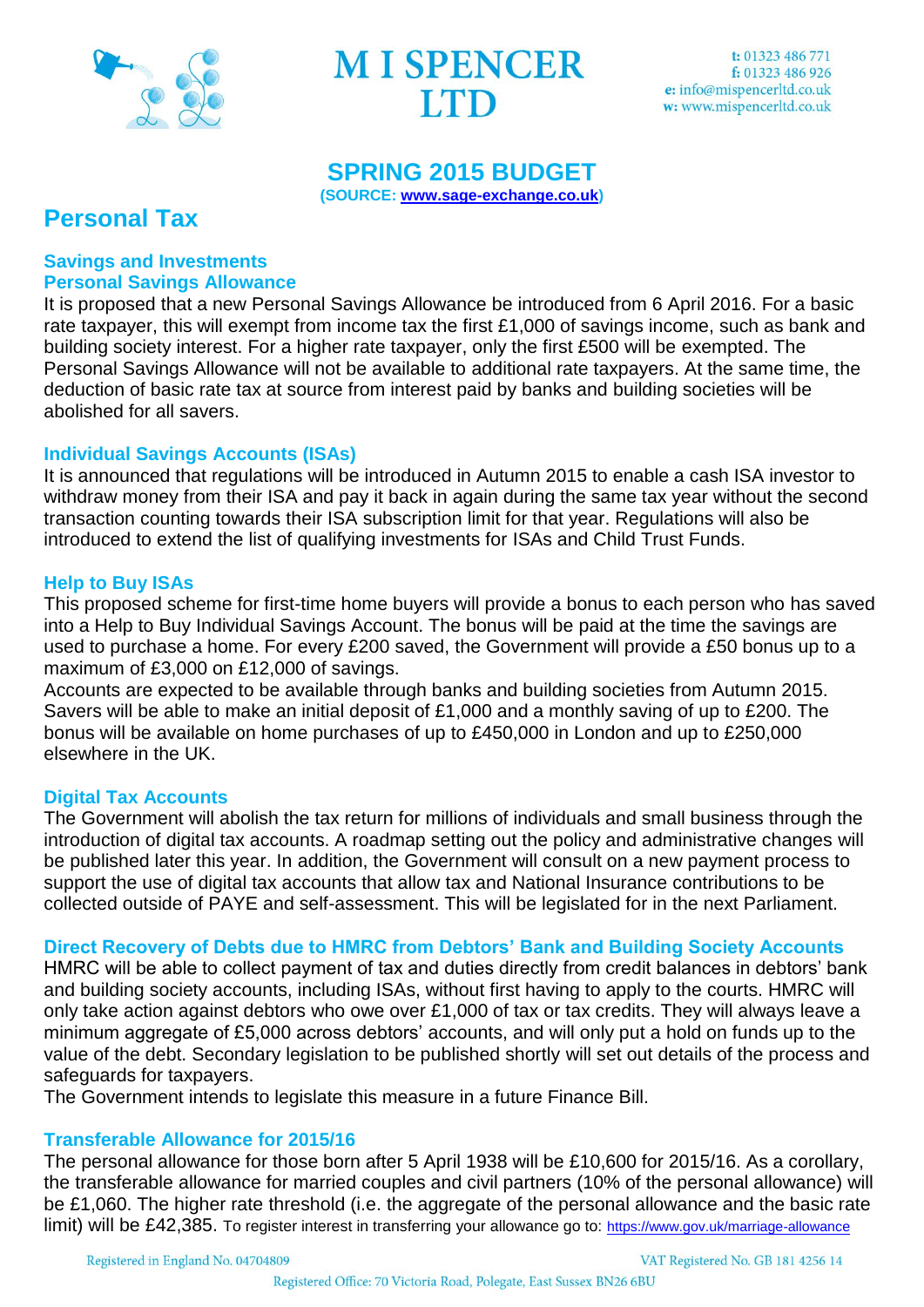

#### **Miscellaneous Loss Relief for Income Tax**

Anti-avoidance legislation will deny a person miscellaneous loss relief for income tax purposes Where a loss arises as a result of tax avoidance arrangements. The legislation will also deny miscellaneous loss relief against miscellaneous income that arises as a result of tax avoidance arrangements. This is effective for losses and income arising on and after 3 December 2014. In addition, for 2015/16 onwards, the offset of a miscellaneous loss will be limited to miscellaneous income that is chargeable to income tax under, or by virtue of, the same provision as that under which the loss would have been chargeable had it been profits or other income instead of a loss.

#### **Bad Debt Relief on Peer-to-peer Lending**

Individuals who make loans through peer-to-peer (P2P) platforms will be able to offset bad debts arising against the interest they receive from P2P loans when calculating their taxable income. These changes will have effect for loans made from 6 April 2015, but the legislation will be in a future Finance Bill.

# **Business & Employers Taxation**

#### **Abolition of the £8,500 Threshold for Benefits in Kind**

The £8,500 earnings threshold that determines whether employees pay income tax on all of their benefits in kind and expenses, and whether employers pay Class 1A National Insurance contributions (NICs), is to be abolished for 2016/17 onwards.

Currently, an employee in so-called lower-paid employment (i.e. whose earnings for the tax year are less than £8,500) pays tax only on certain employee benefits, e.g. living accommodation, vouchers and credit-tokens. The abolition of the threshold will mean all employees will be taxed on their benefits and expenses in the same way. The employer's NICs treatment will follow the income tax treatment.

New exemptions will be introduced to cover benefits for ministers of religion earning less than £8,500 and for employees who are carers; the latter will cover board and lodging on a reasonable scale that is provided in the home of the person being cared for.

#### **Statutory Exemption for Trivial Benefits in Kind**

A statutory exemption is to be introduced for 2015/16 onwards that will allow employers to identify and treat certain low value benefits provided to employees or former employees as trivial. These benefits will then be exempt from income tax and Class 1A National Insurance contributions and will not need to be reported to HMRC. A benefit will be trivial if it meets all the following conditions:

- the benefit is not cash or a cash voucher;
- the cost of providing it does not exceed £50;
- the benefit is not provided under salary sacrifice arrangements or any other contractual obligation; and

• it is not provided in recognition of particular services performed, or to be performed, by the employee.

An annual cap of £300 will be introduced for office holders of close companies (broadly those controlled by 5 or fewer people) and employees who are family members of those office holders. Those affected by this cap will be able to receive a maximum of £300 worth of exempt trivial benefits each year.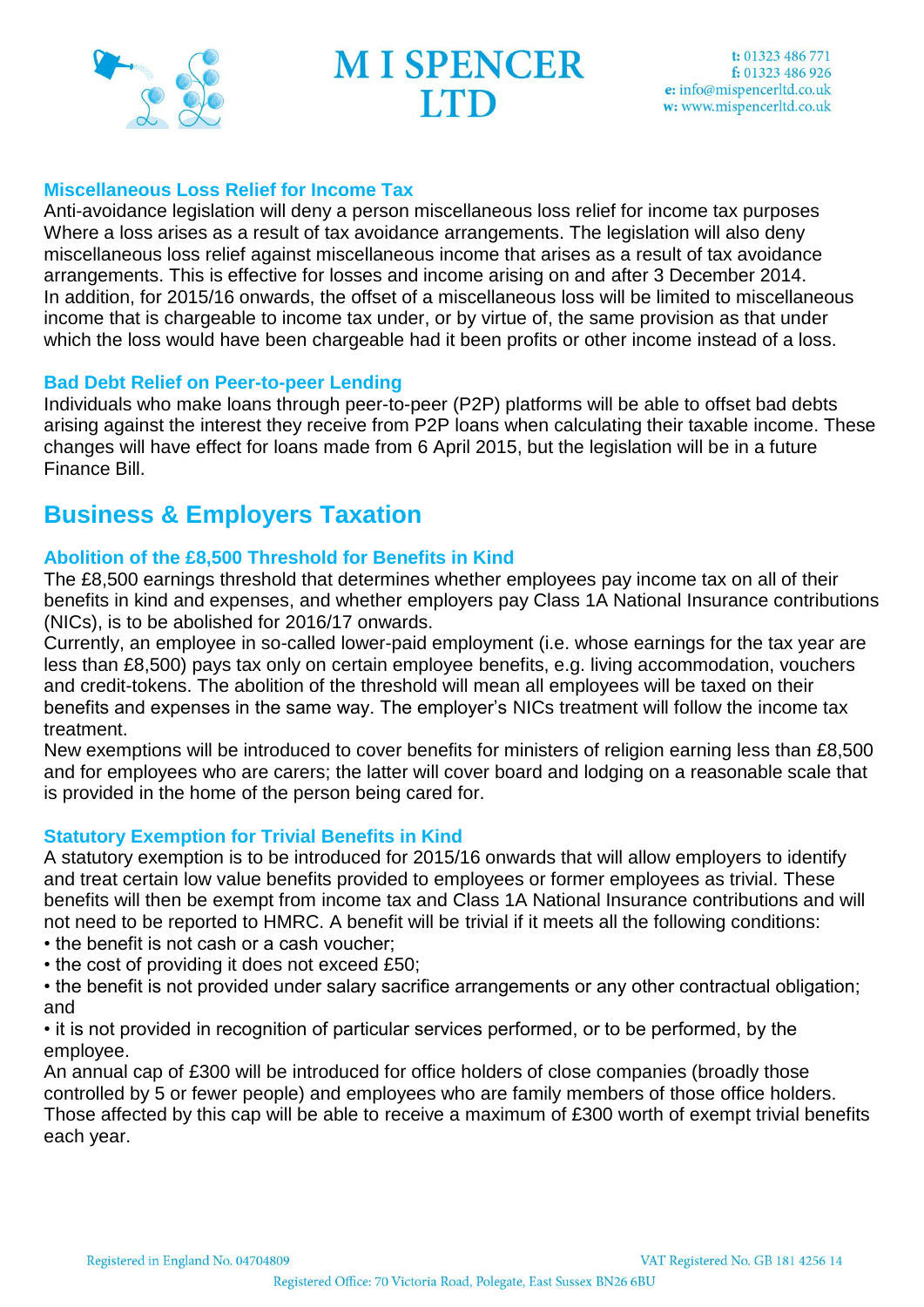

#### **Employee Expenses: Dispensations**

The current system whereby an employer can apply to HMRC for a dispensation to pay expenses free of tax in certain circumstances will be scrapped for 2016/17 onwards. Instead, expenses provided to employees will automatically be exempt in any case where the employee would have been eligible for a deduction had he incurred and paid the equivalent expense himself. The exemption will also allow the employee to be paid a scale rate rather than be reimbursed the actual expense he has incurred. This can either be a rate set by HMRC or a rate that the employer has agreed with HMRC. The exemption will also apply to benefits in kind provided by employers in respect of expenses incurred by their employees It will not apply to expenses/benefits provided as part of a salary sacrifice arrangement or in conjunction with other arrangements that seek to replace salary with expenses. Similar rules will apply for NIC purposes.

#### **Collection of Tax on Benefits and Expenses through Voluntary Payrolling**

Legislation is to be introduced to allow HMRC to make changes to the PAYE Regulations to provide for voluntary payrolling of certain benefits in kind. The intention is that employers will be able to opt to payroll benefits for cars, car fuel, medical insurance and gym membership for 2016/17 onwards. Where employers do so, they will not have to make a return on Form P11D for these benefits. Instead, they will report the value of the benefits through Real Time Information, and that value will count as PAYE income liable to deduction using the PAYE Tax Tables. The amended Regulations will determine the value to be placed on the benefit for this purpose.

### **Van Benefit Charge for Zero Emission Vans**

The van benefit charge for zero emission vans will increase from £nil, beginning in 2015/16. The van benefit charge for such vans will be 20% of the van benefit charge for vans which emit CO2 in 2015/16, 40% in 2016/17, 60% in 2017/18, 80% in 2018/19 and 90% in 2019/20. From 2020/21, the van benefit charge for zero emission vans will be the same as the van benefit charge for vans which emit CO2.

#### **NICs for the Self-Employed**

Class 2 contributions will be abolished in the next Parliament. Class 4 contributions will be reformed to introduce a new contributory benefit test. The Government intends to consult on the proposals later in 2015.

## **Business Tax**

#### **Farmers' Averaging**

The period over which self-employed farmers can average their profits for income tax purposes is to be increased from 2 to 5 years with effect from 6 April 2016.

#### **Simplified Expenses: Partnerships**

The government will amend the simplified expenses regime introduced in FA 2013 to ensure that partnerships can fully access the provisions in respect of the use of a home and where business premises are also a home.

## **Tax Relief for Businesses Contributing to a Partnership Funding Flood Defence Scheme**

Finance Bill 2015 will introduce legislation to allow a specific income tax or corporation tax deduction from business profits or property business profits for contributions made on or after 1 January 2015 to partnership funding schemes for flood defence projects (known as Flood and Coastal Erosion Risk Management (FCERM) projects). No deduction will be allowed if the contributor, or a person connected with him, receives, or is entitled to receive, a disqualifying benefit.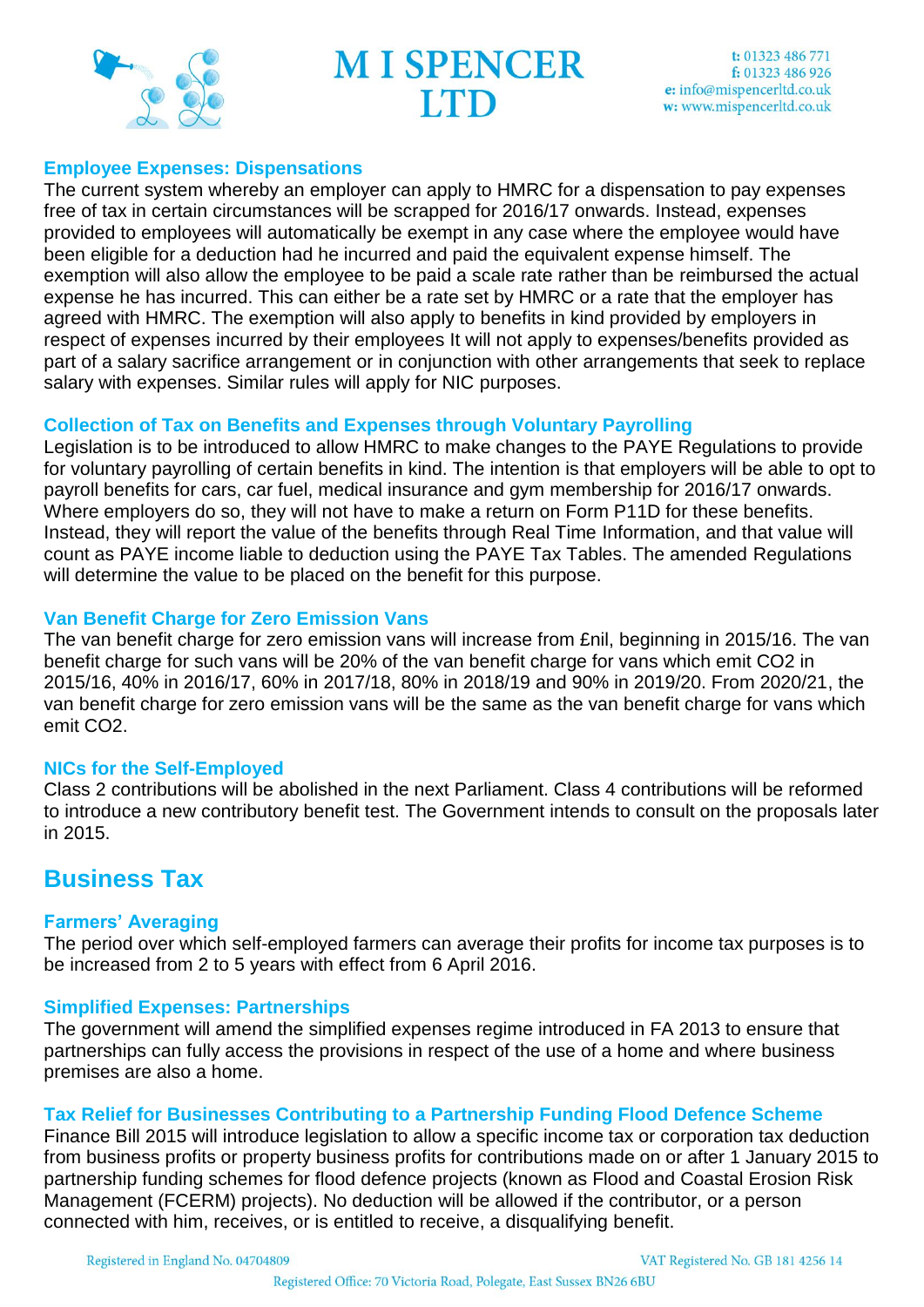

# **Capital Allowances**

### **Capital Allowances: Anti-Avoidance Rules for Plant and Machinery**

With effect from 26 February 2015 a further restriction will apply to the amount of qualifying expenditure on which capital allowances may be claimed on an item of plant and machinery as a result of a connected party transaction, a sale and leaseback, a transfer and long funding leaseback, or a transfer and subsequent hire-purchase. The new restriction will apply in certain circumstances where the person disposing of the asset does not bring a disposal value into account. When the restriction applies the person acquiring the asset will be treated, for the purposes of plant and machinery allowances, as having no qualifying expenditure.

#### **Research and Development**

Legislation will be introduced to restrict qualifying expenditure for research and development (R&D) tax credits so that the cost of consumable items incorporated in products that are sold in the normal course of a company's business are not eligible for R&D relief, with effect from 1 April 2015. Qualifying expenditure on consumable items will be limited to the cost of only those items fully used up or expended by the R&D activity itself which do not go on to be sold as part of a commercial product. This restriction will not apply where the product of the R&D is transferred as waste, or where it is transferred but no consideration is given.

In addition, from 1 April 2015, the rate of the above the line credit for large companies will increase from 10% to 11% and the rate of the relief for the SME scheme will increase from 225% to 230%.

#### **Goodwill Transfers on Incorporation**

Corporation tax relief will be restricted where a company acquires internally-generated goodwill and customer-related intangible assets from related individuals on the incorporation of a business on or after 3 December 2014, unless the transfer is made pursuant to an unconditional obligation entered into before that date. Currently companies are given corporation tax relief on internally-generated goodwill even when there is continuing economic ownership. This change will ensure that businesses that do not incorporate are not at a disadvantage compared to those which do.

Companies already receiving relief for goodwill recognised on incorporation will not be affected.

## **Corporate Loss Refresh Prevention**

From 18 March 2015 there are restrictions to prevent companies converting brought forward trading losses, nontrading loan relationship deficits and management expenses into in-year deductions. Where a company enters into an arrangement, the main purpose of which is to utilise the brought forward losses, it will be unable to use the brought forward losses against profits created as a result of the arrangement.

#### **Entrepreneurs' Relief for Disposals of Goodwill**

Legislation in Finance Bill 2015 will prevent entrepreneurs' relief from being available on disposals of goodwill on or after 3 December 2014 to a close limited company to which the seller is related. The relief may still be claimed by partners in a firm who do not hold or acquire any stake in the successor company.